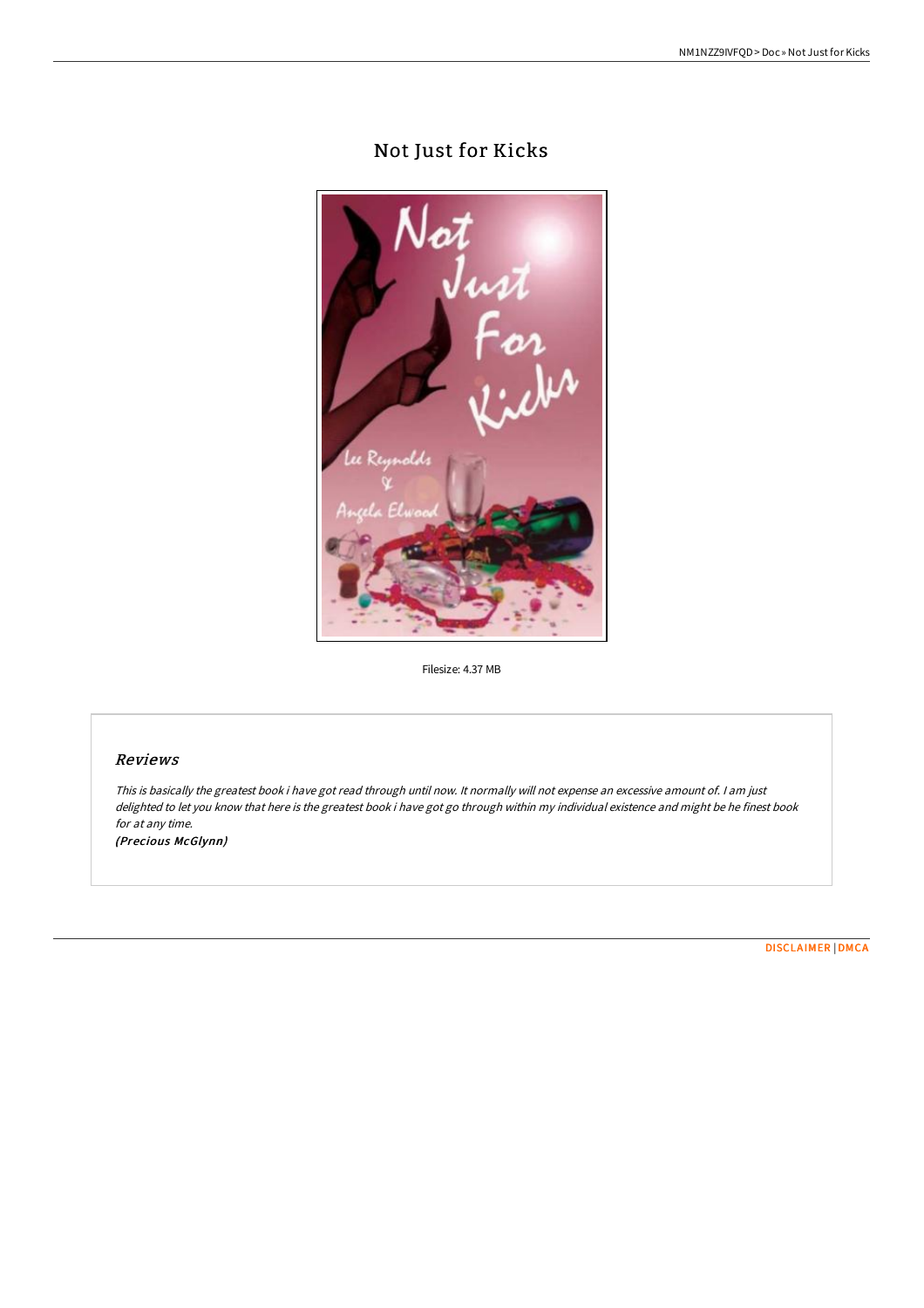## NOT JUST FOR KICKS



Troubador Publishing Ltd, 2007. Book Condition: New. N/A. Ships from the UK. BRAND NEW.

 $\mathbf{E}$ Read Not Just for Kicks [Online](http://albedo.media/not-just-for-kicks.html) [Download](http://albedo.media/not-just-for-kicks.html) PDF Not Just for Kicks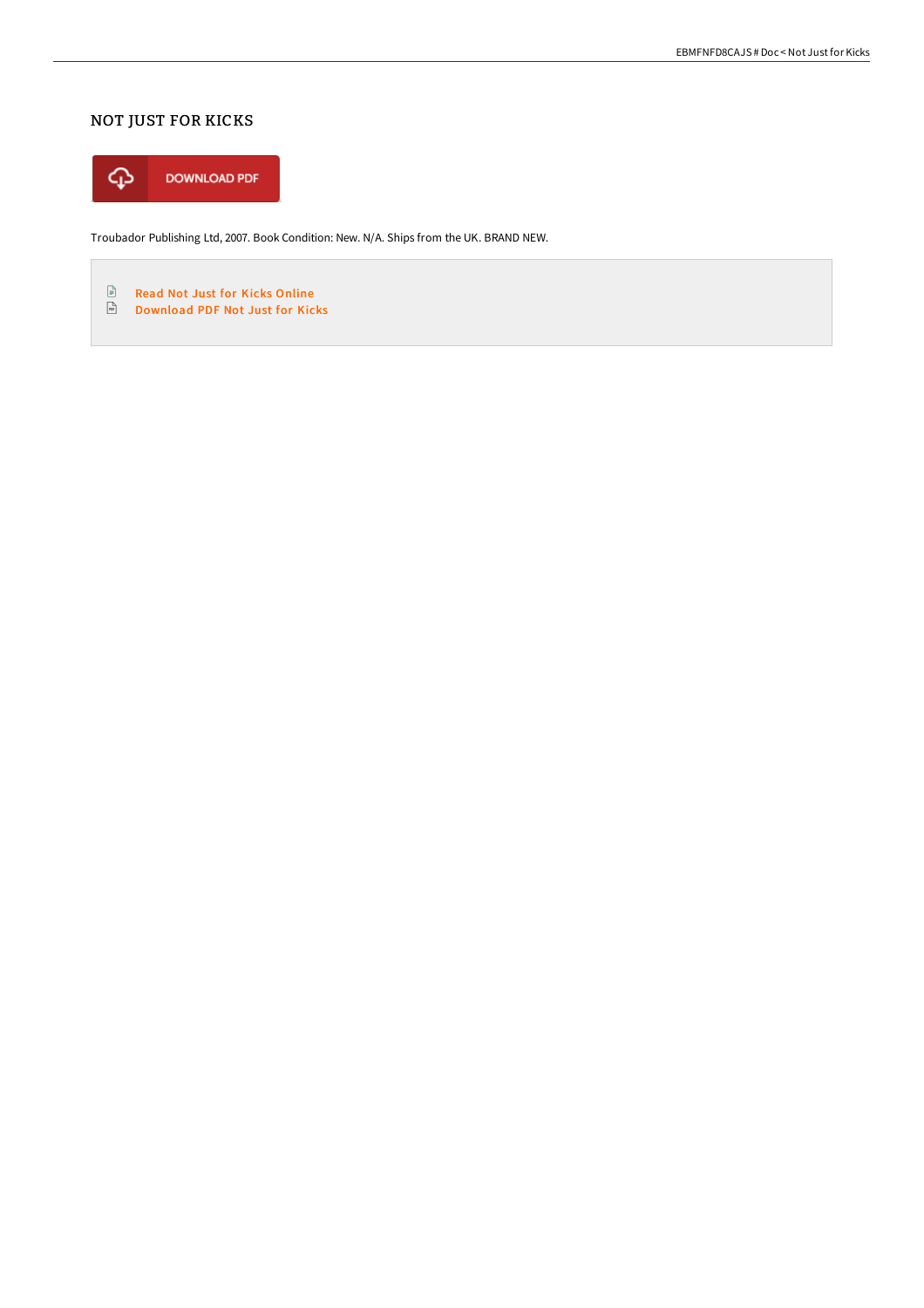## See Also

| <b>PDF</b> | Short Stories Collection I: Just for Kids Ages 4 to 8 Years Old<br>2013. PAP. Book Condition: New. New Book. Delivered from our UK warehouse in 3 to 5 business days. THIS BOOK IS PRINTED ON<br>DEMAND, Established seller since 2000.<br>Save Document »  |
|------------|-------------------------------------------------------------------------------------------------------------------------------------------------------------------------------------------------------------------------------------------------------------|
| <b>PDF</b> | Short Stories Collection II: Just for Kids Ages 4 to 8 Years Old<br>2013. PAP. Book Condition: New. New Book. Delivered from our UK warehouse in 3 to 5 business days. THIS BOOK IS PRINTED ON<br>DEMAND, Established seller since 2000.<br>Save Document » |
|            |                                                                                                                                                                                                                                                             |
|            | Short Stories Collection III: Just for Kids Ages 4 to 8 Years Old                                                                                                                                                                                           |
| <b>PDF</b> | 2013. PAP. Book Condition: New. New Book. Delivered from our UK warehouse in 3 to 5 business days. THIS BOOK IS PRINTED ON<br>DEMAND, Established seller since 2000.                                                                                        |
|            | Save Document »                                                                                                                                                                                                                                             |
|            | Short Stories Collection V: Just for Kids 6 Years and Older                                                                                                                                                                                                 |
| <b>PDF</b> | Paperback. Book Condition: New. This item is printed on demand. Item doesn't include CD/DVD.                                                                                                                                                                |
|            | Save Document »                                                                                                                                                                                                                                             |
|            | Short Stories Collection IV: Just for Kids Ages 4 to 8 Years Old                                                                                                                                                                                            |
| PDF        | Paperback. Book Condition: New. This item is printed on demand. Item doesn't include CD/DVD.                                                                                                                                                                |
|            | Save Document »                                                                                                                                                                                                                                             |